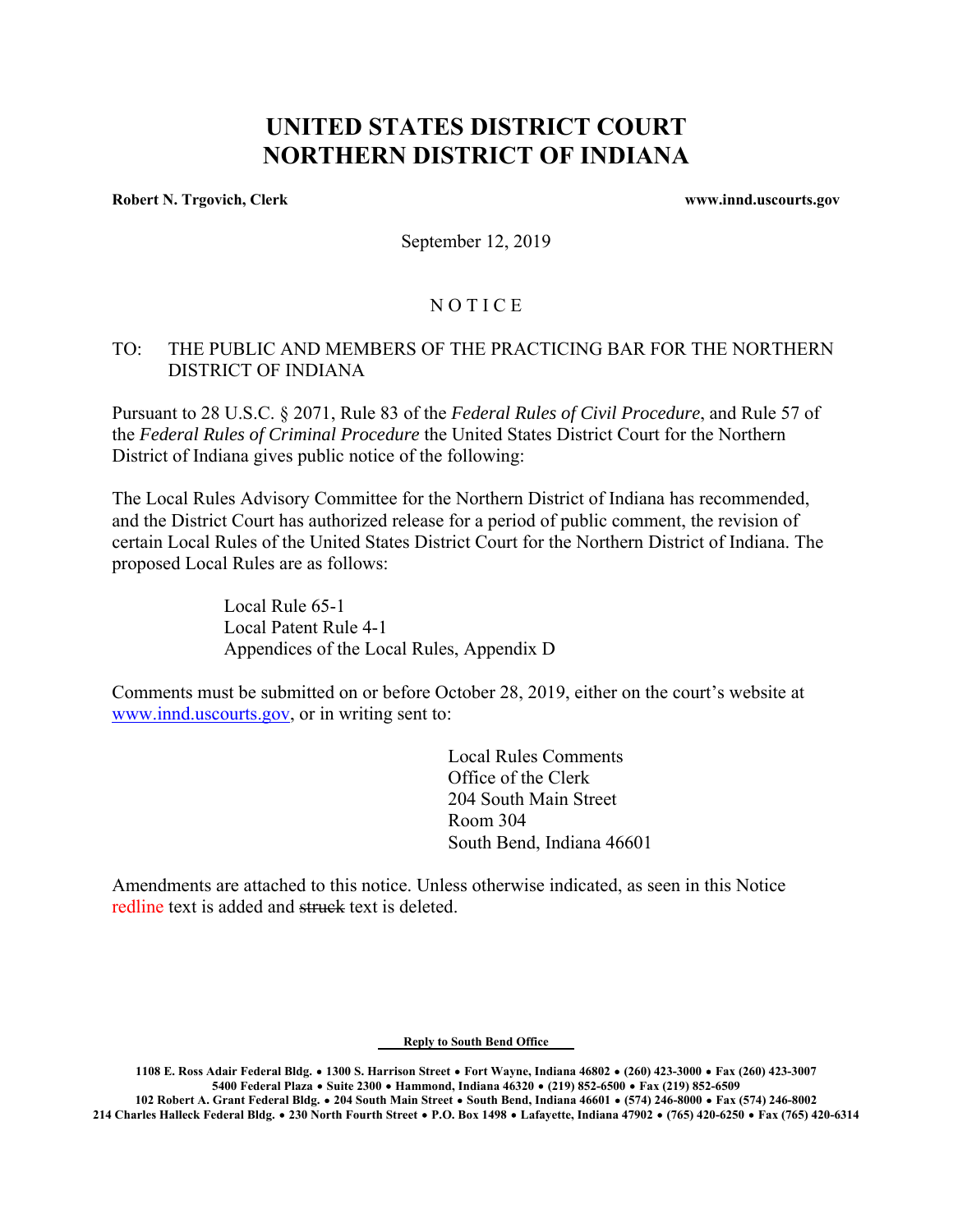# **N.D. IND. L.R. 65-1. PRELIMINARY INJUNCTIONS AND TEMPORARY RESTRAINING ORDERS**

 **(a) Preliminary Injunctions.** The court will consider requests for preliminary injunctions only if the moving party files a separate motion for relief. Supporting and response briefs are not required, but the court may request them.

 **(b) Temporary Restraining Orders.** The court will consider requests for temporary restraining orders only if the moving party:

- (1) files a separate motion for relief;
- (2) files a supporting brief; and
- (3) complies with Fed. R. Civ. P. 65(b).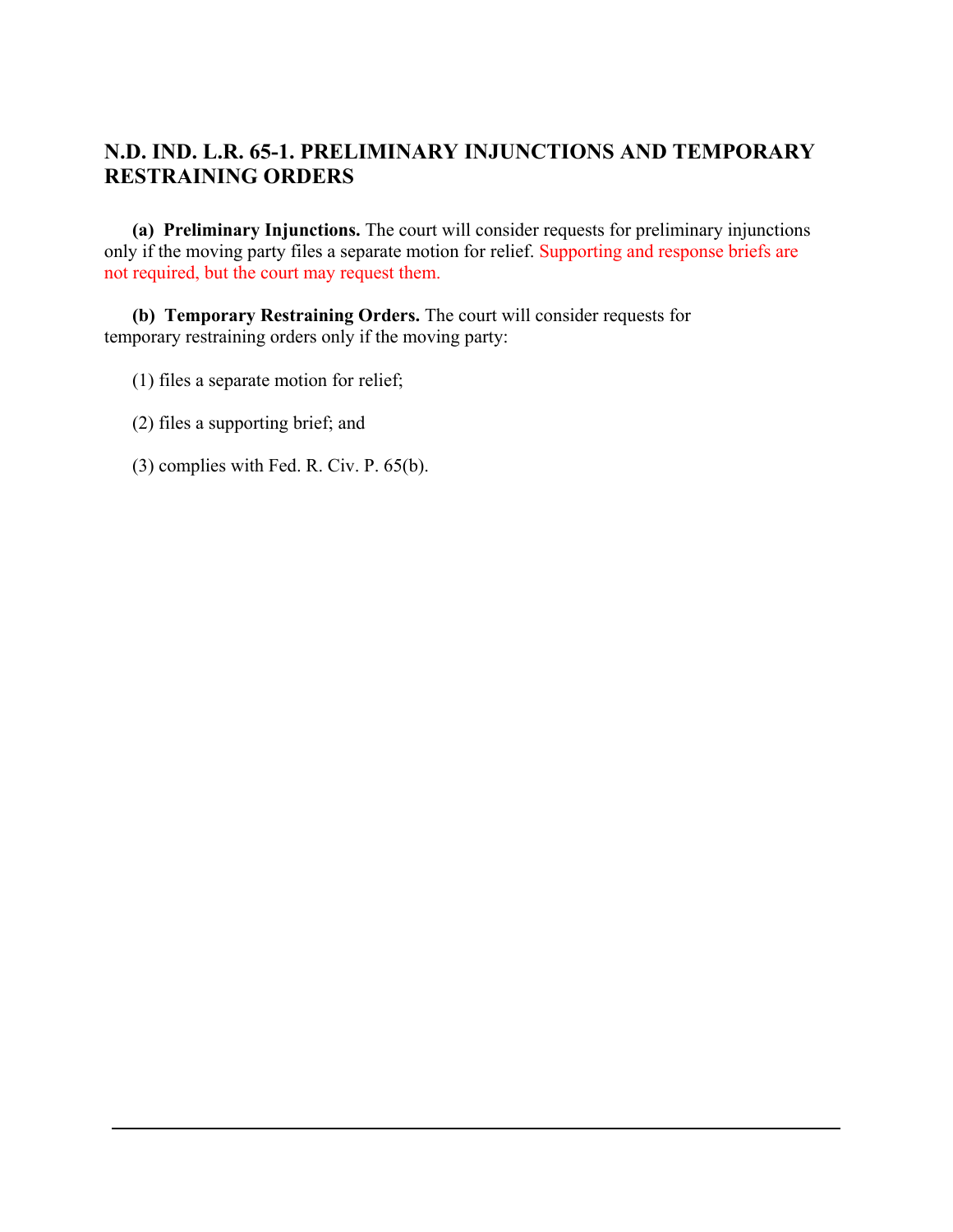# **N.D. IND. L.P.R. 4-1. CLAIM-CONSTRUCTION PROCEEDINGS**

 **(a) Exchanging Terms.** Within 14 days after receiving the preliminary invalidity contentions (or within 42 days after receiving the preliminary infringement contentions in those actions in which validity is not at issue), each party must serve on all other parties a list of claim terms that the party contends should be construed by the court (terms for construction), and identify any claim term that the party contends should be governed by 35 U.S.C. § 112(f).

#### **(b) Exchanging Preliminary Claim Constructions and Extrinsic Evidence; Parties' Conference.**

 (1) Within 14 days after the proposed terms for construction are exchanged, the parties must exchange proposed constructions of each term (preliminary claim construction[s]). Each preliminary claim construction must also, for each term which any party contends is governed by 35 U.S.C. § 112(f), identify the function of that term and the structures, acts, or materials corresponding to that term's function.

 (2) When the parties exchange their preliminary claim constructions, they must also identify all references from the specification or prosecution history that support its construction and designate any supporting extrinsic evidence including:

- (A) dictionary definitions;
- (B) citations to learned treatises and prior art, and
- (C) testimony of percipient and expert witnesses.

 (3) Within 14 days after the preliminary claim constructions are exchanged, the parties must meet and confer to limit the terms in dispute by narrowing or resolving differences and plan to prepare a *joint claim-construction and prehearing statement*. The parties must also jointly identify no more than ten disputed terms per patent in suit, unless the court grants more for inclusion in the joint claim-construction and prehearing statement. If a dispute arises as to which terms to include in the joint claim-construction and prehearing statement, each side must be presumptively limited to five disputed terms per patent in suit. This limit may only be altered by leave of court.

 **(c) Joint Claim-construction and Prehearing Statement.** Within 14 days after they meet and confer, the parties must complete and file a *joint claim-construction and prehearing statement*. This statement must address the disputed terms and contain the following information:

(1) The construction of those terms on which the parties agree;

 (2) Each party's construction of each disputed term (with the identity of all references from the specification or prosecution history that support its construction) and the identity of any extrinsic evidence known to the party on which it intends to rely either to support its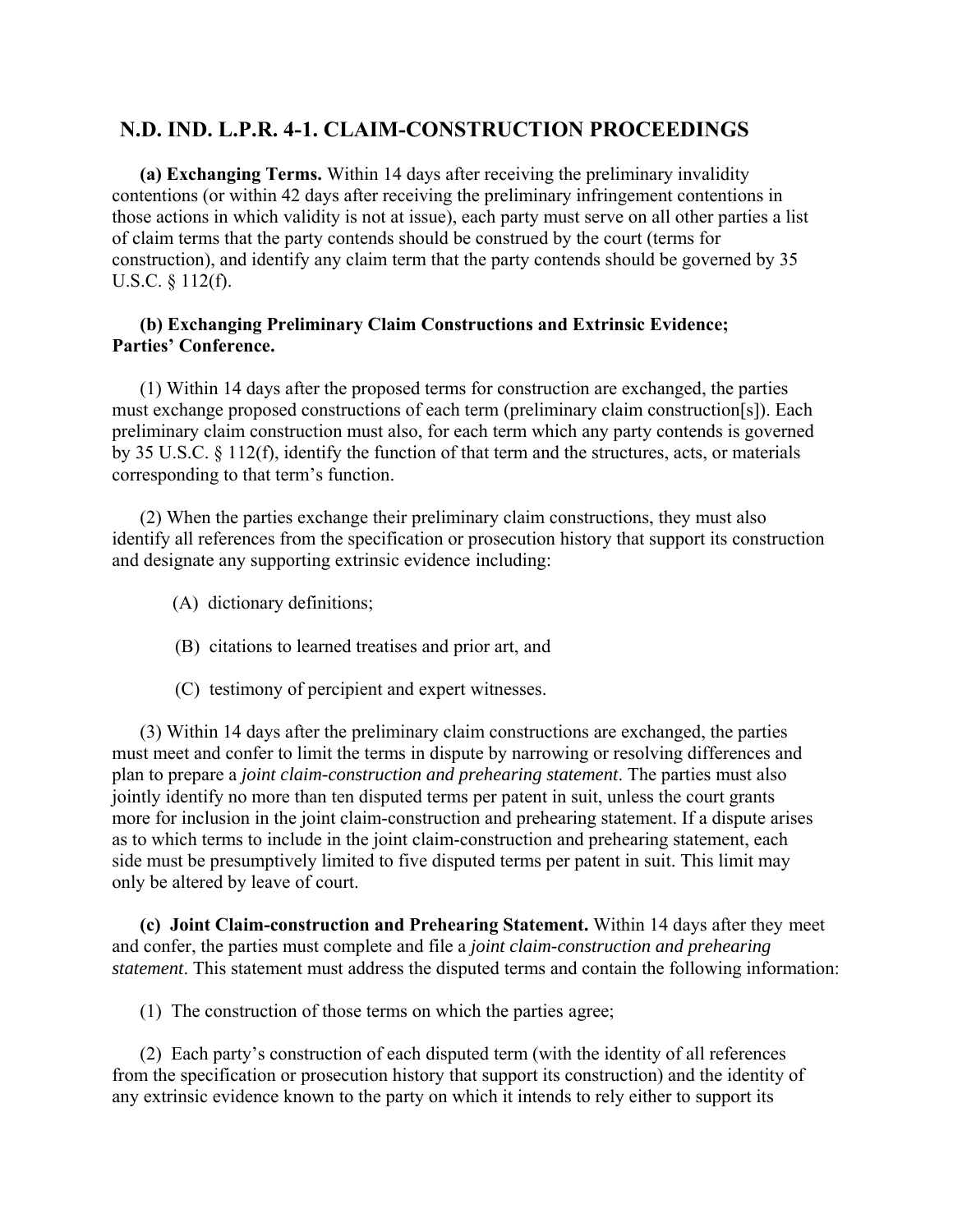construction or to oppose another party's construction, including dictionary definitions, citations to learned treatises and prior art, and testimony of percipient and expert witnesses;

(3) The anticipated length of time necessary for the claim-construction hearing; and

 (4) If witnesses are to be called at the claim-construction hearing, the identity of each such witness, and for each witness, a summary of his or her testimony including, for any expert witness, a report containing the expert's claim- construction opinions and the reasons for them.

 **(d) Completing Claim-construction Discovery.** Within 21 days after the *joint claimconstruction and prehearing statement* is filed, the parties must complete all discovery relating to claim construction, including witness depositions.

### **(e) Claim-construction Briefs.**

(1) *Opening Briefs.* Within 14 days after completing claim-construction discovery, the parties must file their respective opening briefs and any evidence supporting their claim constructions.

(2) *Length.* Opening briefs may not exceed 30 pages without leave of court.

(3) *Response Briefs.* Within 21 days after receiving an opening brief, each opposing party must file any response briefs and supporting evidence.

(4) *Length.* Response briefs may not exceed 20 pages without leave of court.

(5) *Additional Briefs.* Reply and surreply briefs are not permitted without leave of court.

 **(f) Joint Claim-construction Chart.** Within 7 days of the last-filed response brief, the parties must file a *joint claim-construction chart*, in the format set forth in Appendix D, containing:

(1) a column listing each disputed claim term, with the disputed language in bold type;

 (2) a column in which agreed construction of any claim language material to the dispute is explained; and

 (3) separate columns for each party's proposed construction of the disputed claim term, briefly stated, with supporting citations to the specification, prosecution history or extrinsic evidence relied upon.

 **(f g) Claim-construction Hearing.** When necessary to construe the claims, the court will endeavor to conduct a claim-construction hearing within 63 days after briefing is complete.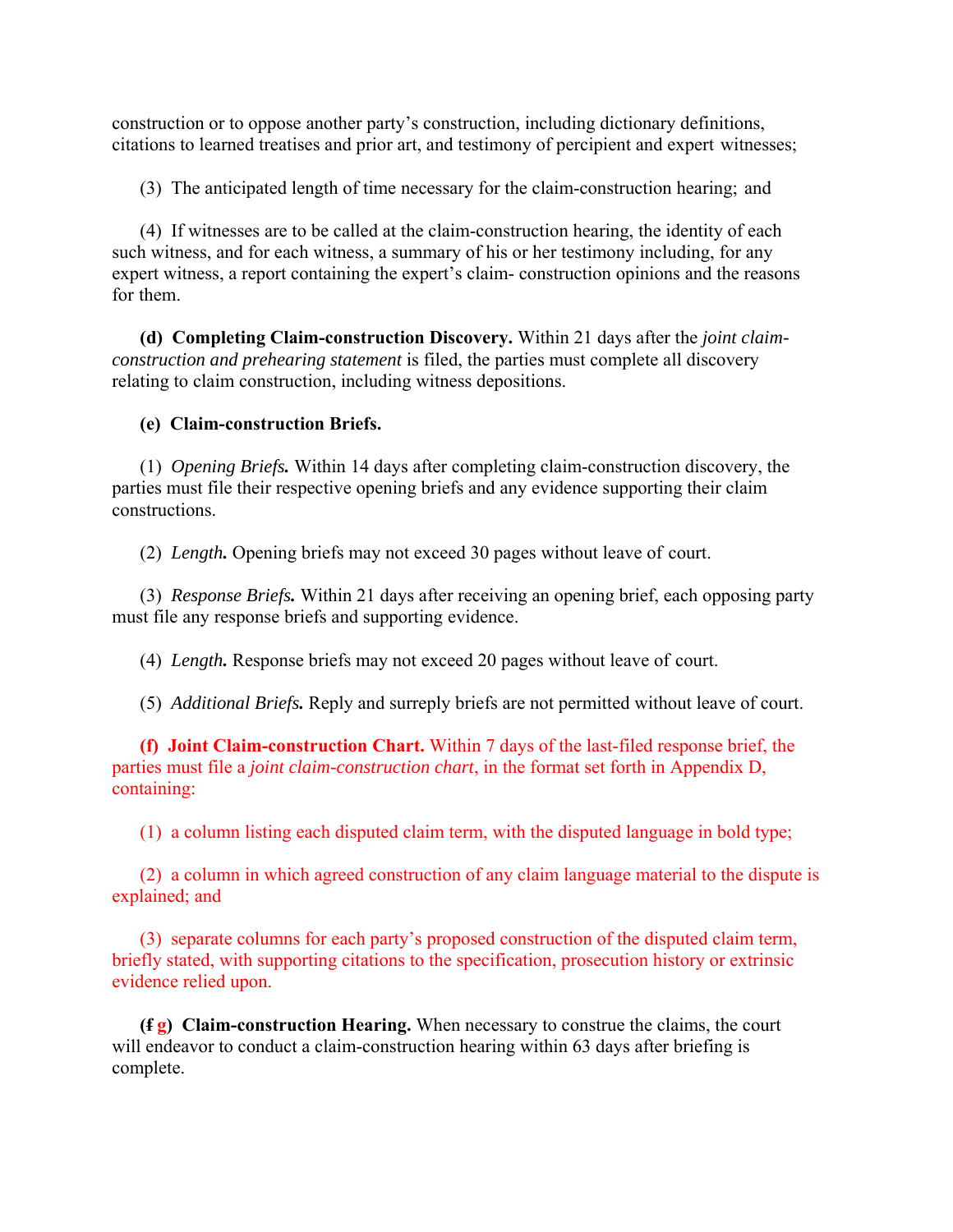**(g h) Tutorial Hearings.** The court may order a tutorial hearing to occur before, or during, the claim-construction hearing.

 **(h i) Orders.** The court will work expeditiously to issue a prompt claim-construction order after the hearing.